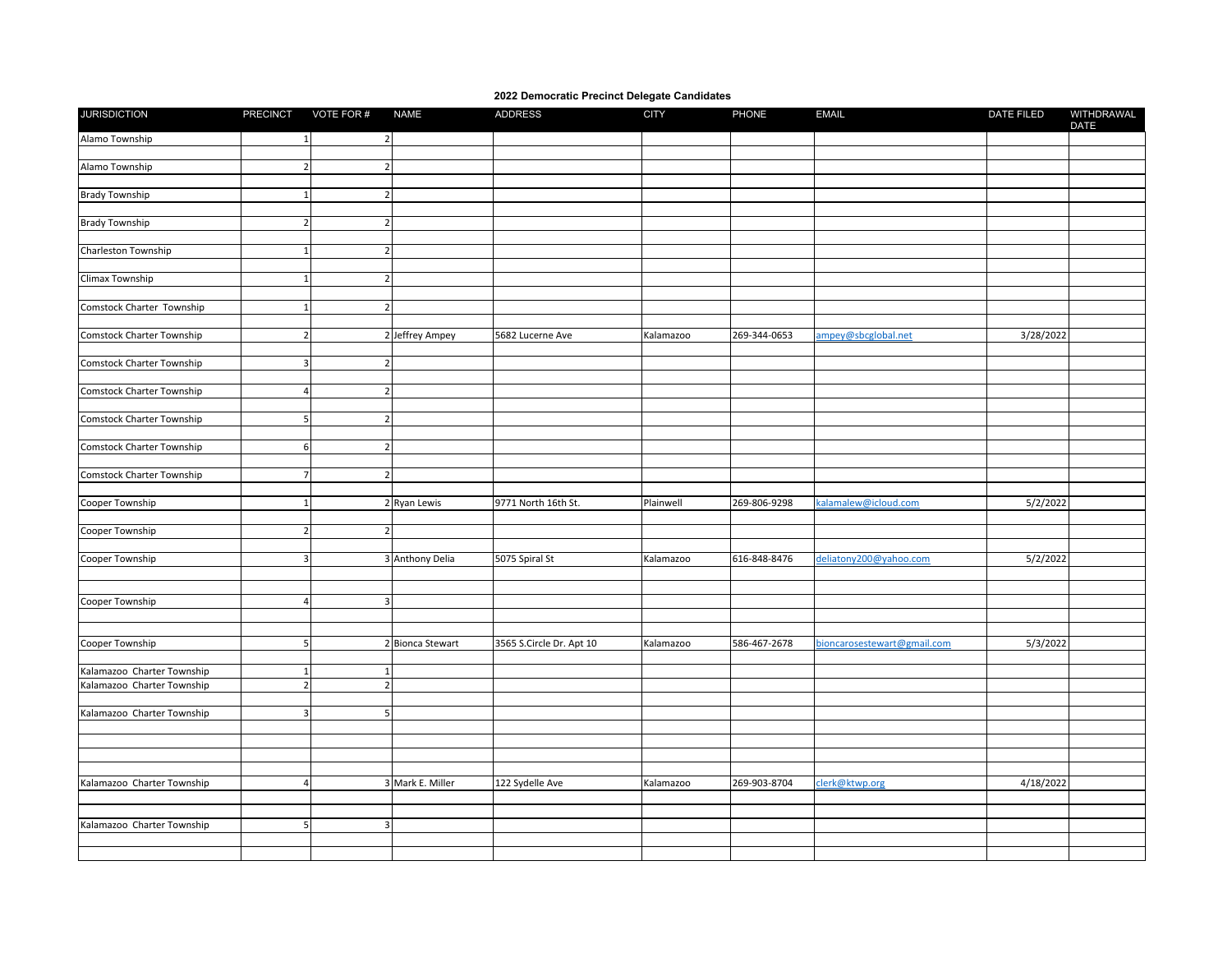| Kalamazoo Charter Township | 6               | $\overline{\mathbf{3}}$  |                                          |                             |           |              |                          |           |  |
|----------------------------|-----------------|--------------------------|------------------------------------------|-----------------------------|-----------|--------------|--------------------------|-----------|--|
|                            |                 |                          |                                          |                             |           |              |                          |           |  |
|                            |                 |                          |                                          |                             |           |              |                          |           |  |
| Kalamazoo Charter Township | 7 <sup>1</sup>  | $\overline{a}$           |                                          |                             |           |              |                          |           |  |
|                            |                 |                          |                                          |                             |           |              |                          |           |  |
|                            |                 |                          |                                          |                             |           |              |                          |           |  |
|                            |                 |                          |                                          |                             |           |              |                          |           |  |
| Kalamazoo Charter Township | 8               | $\overline{3}$           |                                          |                             |           |              |                          |           |  |
|                            |                 |                          |                                          |                             |           |              |                          |           |  |
|                            |                 |                          |                                          |                             |           |              |                          |           |  |
|                            |                 |                          |                                          |                             |           |              |                          |           |  |
| Kalamazoo Charter Township | 9               | $\overline{2}$           |                                          |                             |           |              |                          |           |  |
|                            |                 |                          |                                          |                             |           |              |                          |           |  |
| Kalamazoo Charter Township | 10 <sup>1</sup> |                          | 3 Michael A. Seals                       | 3473 Gull Rd.               | Kalamazoo | 269-744-4220 | mikes1023@aol.com        | 3/28/2022 |  |
|                            |                 |                          | Nicolette Leigh                          | 3306 Nazareth Rd            | Kalamazoo | 407-800-1342 | nickyleigh1226@gmail.com | 4/11/2022 |  |
|                            |                 |                          | Paul Barrons                             | 2211 Gull Rd                | Kalamazoo | 269-625-1077 | paulbarrons@gmail.com    | 5/3/2022  |  |
| Oshtemo Charter Township   | $\mathbf{1}$    |                          | 2 Dawn Matico Deleeuw 7077 Northstar Ave |                             | Kalamzoo  | 269-207-6827 | dawnclelu@aol.com        | 3/28/2022 |  |
|                            |                 |                          |                                          |                             |           |              |                          |           |  |
| Oshtemo Charter Township   | 2 <sup>1</sup>  |                          |                                          |                             |           |              |                          |           |  |
|                            |                 |                          |                                          |                             |           |              |                          |           |  |
|                            |                 |                          |                                          |                             |           |              |                          |           |  |
|                            |                 |                          |                                          |                             |           |              |                          |           |  |
| Oshtemo Charter Township   | $\overline{3}$  | $\overline{3}$           |                                          |                             |           |              |                          |           |  |
|                            |                 |                          |                                          |                             |           |              |                          |           |  |
|                            |                 |                          |                                          |                             |           |              |                          |           |  |
| Oshtemo Charter Township   | $\overline{4}$  | 3                        |                                          |                             |           |              |                          |           |  |
|                            |                 |                          |                                          |                             |           |              |                          |           |  |
|                            |                 |                          |                                          |                             |           |              |                          |           |  |
| Oshtemo Charter Township   | 5 <sub>l</sub>  | 3                        |                                          |                             |           |              |                          |           |  |
|                            |                 |                          |                                          |                             |           |              |                          |           |  |
|                            |                 |                          |                                          |                             |           |              |                          |           |  |
| Oshtemo Charter Township   | 6               |                          | 3 Jeff Parsons                           | 5522 Summer Ridge Way Apt A | Kalamazoo | 269-270-7070 | eff@parsonsllc.com       | 4/7/2022  |  |
|                            |                 |                          |                                          |                             |           |              |                          |           |  |
|                            |                 |                          |                                          |                             |           |              |                          |           |  |
| Oshtemo Charter Township   | 7 <sup>1</sup>  | 3                        |                                          |                             |           |              |                          |           |  |
|                            |                 |                          |                                          |                             |           |              |                          |           |  |
|                            |                 |                          |                                          |                             |           |              |                          |           |  |
| Oshtemo Charter Township   | 8               | $\overline{2}$           |                                          |                             |           |              |                          |           |  |
|                            |                 |                          |                                          |                             |           |              |                          |           |  |
| Oshtemo Charter Township   | 9               |                          |                                          |                             |           |              |                          |           |  |
|                            |                 |                          |                                          |                             |           |              |                          |           |  |
|                            |                 |                          |                                          |                             |           |              |                          |           |  |
|                            |                 |                          |                                          |                             |           |              |                          |           |  |
| Oshtemo Township           | 10              | $\overline{2}$           |                                          |                             |           |              |                          |           |  |
|                            |                 |                          |                                          |                             |           |              |                          |           |  |
| Pavilion Township          | $\mathbf{1}$    | $\overline{2}$           |                                          |                             |           |              |                          |           |  |
|                            |                 |                          |                                          |                             |           |              |                          |           |  |
| Pavilion Township          | 2 <sup>1</sup>  | $\overline{\phantom{a}}$ |                                          |                             |           |              |                          |           |  |
|                            |                 |                          |                                          |                             |           |              |                          |           |  |
|                            |                 |                          |                                          |                             |           |              |                          |           |  |
| Pavilion Township          | 3 <sup>1</sup>  | $\overline{2}$           |                                          |                             |           |              |                          |           |  |
|                            |                 |                          |                                          |                             |           |              |                          |           |  |
| Prairie Ronde Township     | $1\overline{ }$ | $\overline{2}$           |                                          |                             |           |              |                          |           |  |
|                            |                 |                          |                                          |                             |           |              |                          |           |  |
| <b>Richland Township</b>   | $1\vert$        | 3                        |                                          |                             |           |              |                          |           |  |
|                            |                 |                          |                                          |                             |           |              |                          |           |  |
|                            |                 |                          |                                          |                             |           |              |                          |           |  |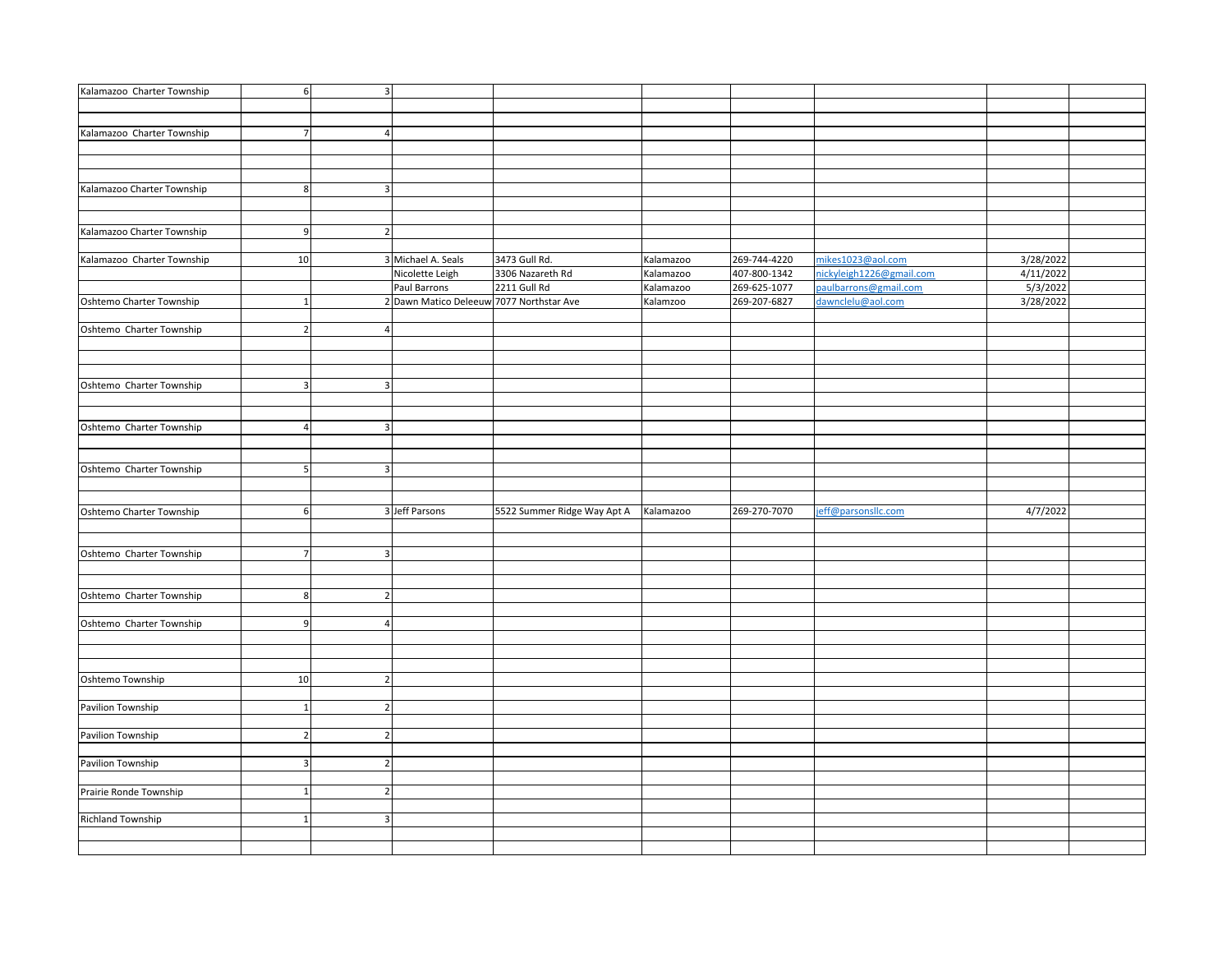| <b>Richland Township</b> | $\overline{2}$               | $\overline{2}$                 |                     |                 |           |              |                            |           |  |
|--------------------------|------------------------------|--------------------------------|---------------------|-----------------|-----------|--------------|----------------------------|-----------|--|
|                          |                              |                                |                     |                 |           |              |                            |           |  |
| Richland Township        | $\overline{3}$               | 3                              |                     |                 |           |              |                            |           |  |
|                          |                              |                                |                     |                 |           |              |                            |           |  |
|                          |                              |                                |                     |                 |           |              |                            |           |  |
| Ross Township            | $\mathbf{1}$                 | $\overline{2}$                 |                     |                 |           |              |                            |           |  |
|                          |                              |                                |                     |                 |           |              |                            |           |  |
| Ross Township            | $\overline{2}$               |                                | 3 Robert K. Bullard | 7577 N.37th St. | Richland  | 269-303-6697 | robert.k.bullard@gmail.com | 5/3/2022  |  |
|                          |                              |                                |                     |                 |           |              |                            |           |  |
|                          |                              |                                |                     |                 |           |              |                            |           |  |
| Schoolcraft Township     | $\mathbf{1}$                 | $\overline{\mathbf{z}}$        |                     |                 |           |              |                            |           |  |
|                          |                              |                                |                     |                 |           |              |                            |           |  |
| Schoolcraft Townhship    | $\overline{2}$               | $\overline{\mathbf{c}}$        |                     |                 |           |              |                            |           |  |
|                          |                              |                                |                     |                 |           |              |                            |           |  |
| Schoolcraft Township     | $\overline{\mathbf{3}}$      |                                | 4 Jonathan Current  | 127 E. Park St  | Vicksburg | 269-716-7577 | jcurrent@ibew131.com       | 5/2/2022  |  |
|                          |                              |                                | <b>Terry Clark</b>  | 820 Maple St.   | Vicksburg | 269-366-9137 | terry.ibew131@gmail.com    | 5/3/2022  |  |
|                          |                              |                                |                     |                 |           |              |                            |           |  |
|                          |                              |                                |                     |                 |           |              |                            |           |  |
| Schoolcraft Township     | $\overline{a}$               | $\overline{2}$                 |                     |                 |           |              |                            |           |  |
|                          |                              |                                |                     |                 |           |              |                            |           |  |
| Texas Township           | -1                           |                                | 3 Barbara Hammon    | 10025 PQ Ave    | Mattawan  | 269-929-4875 | barbarashammon@gmail.com   | 3/28/2022 |  |
|                          |                              |                                |                     |                 |           |              |                            |           |  |
|                          |                              |                                |                     |                 |           |              |                            |           |  |
| <b>Texas Township</b>    | $\overline{2}$               | $\overline{2}$                 |                     |                 |           |              |                            |           |  |
|                          |                              |                                |                     |                 |           |              |                            |           |  |
| <b>Texas Township</b>    | $\overline{\mathbf{3}}$      |                                | 3 Betsy A. Rice     | 6550 Misty Ln   | Kalamazoo | 269-760-8981 | stonewood7@gmail.com       | 3/28/2022 |  |
|                          |                              |                                |                     |                 |           |              |                            |           |  |
|                          |                              |                                |                     |                 |           |              |                            |           |  |
|                          | $\overline{4}$               | $\overline{4}$                 |                     |                 |           |              |                            |           |  |
| <b>Texas Township</b>    |                              |                                |                     |                 |           |              |                            |           |  |
|                          |                              |                                |                     |                 |           |              |                            |           |  |
|                          |                              |                                |                     |                 |           |              |                            |           |  |
|                          |                              |                                |                     |                 |           |              |                            |           |  |
| Texas Township           | 5 <sub>5</sub>               | $\overline{4}$                 |                     |                 |           |              |                            |           |  |
|                          |                              |                                |                     |                 |           |              |                            |           |  |
|                          |                              |                                |                     |                 |           |              |                            |           |  |
|                          |                              |                                |                     |                 |           |              |                            |           |  |
| <b>Texas Township</b>    | 6                            | $\overline{4}$                 |                     |                 |           |              |                            |           |  |
|                          |                              |                                |                     |                 |           |              |                            |           |  |
|                          |                              |                                |                     |                 |           |              |                            |           |  |
|                          |                              |                                |                     |                 |           |              |                            |           |  |
| Wakeshma Township        | $\mathbf{1}$<br>$\mathbf{1}$ | $\mathbf{1}$<br>$\overline{2}$ |                     |                 |           |              |                            |           |  |
| City Of Galesburg        |                              |                                |                     |                 |           |              |                            |           |  |
|                          |                              |                                |                     |                 |           |              |                            |           |  |
| Kalamazoo City           | $\mathbf{1}$                 | $\overline{3}$                 |                     |                 |           |              |                            |           |  |
|                          |                              |                                |                     |                 |           |              |                            |           |  |
|                          |                              |                                |                     |                 |           |              |                            |           |  |
| Kalamazoo City           | $\overline{2}$               |                                | 3 R.Vincent Lavieri | 708 Minor St    | Kalamazoo | 269-910-2757 | lavieridem@gmail.com       | 3/29/2022 |  |
|                          |                              |                                |                     |                 |           |              |                            |           |  |
|                          |                              |                                |                     |                 |           |              |                            |           |  |
| Kalamazoo City           | $\overline{\mathbf{3}}$      | 4                              |                     |                 |           |              |                            |           |  |
|                          |                              |                                |                     |                 |           |              |                            |           |  |
|                          |                              |                                |                     |                 |           |              |                            |           |  |
|                          |                              |                                |                     |                 |           |              |                            |           |  |
| Kalamazoo City           | $\overline{4}$               | $\overline{2}$                 |                     |                 |           |              |                            |           |  |
|                          |                              |                                |                     |                 |           |              |                            |           |  |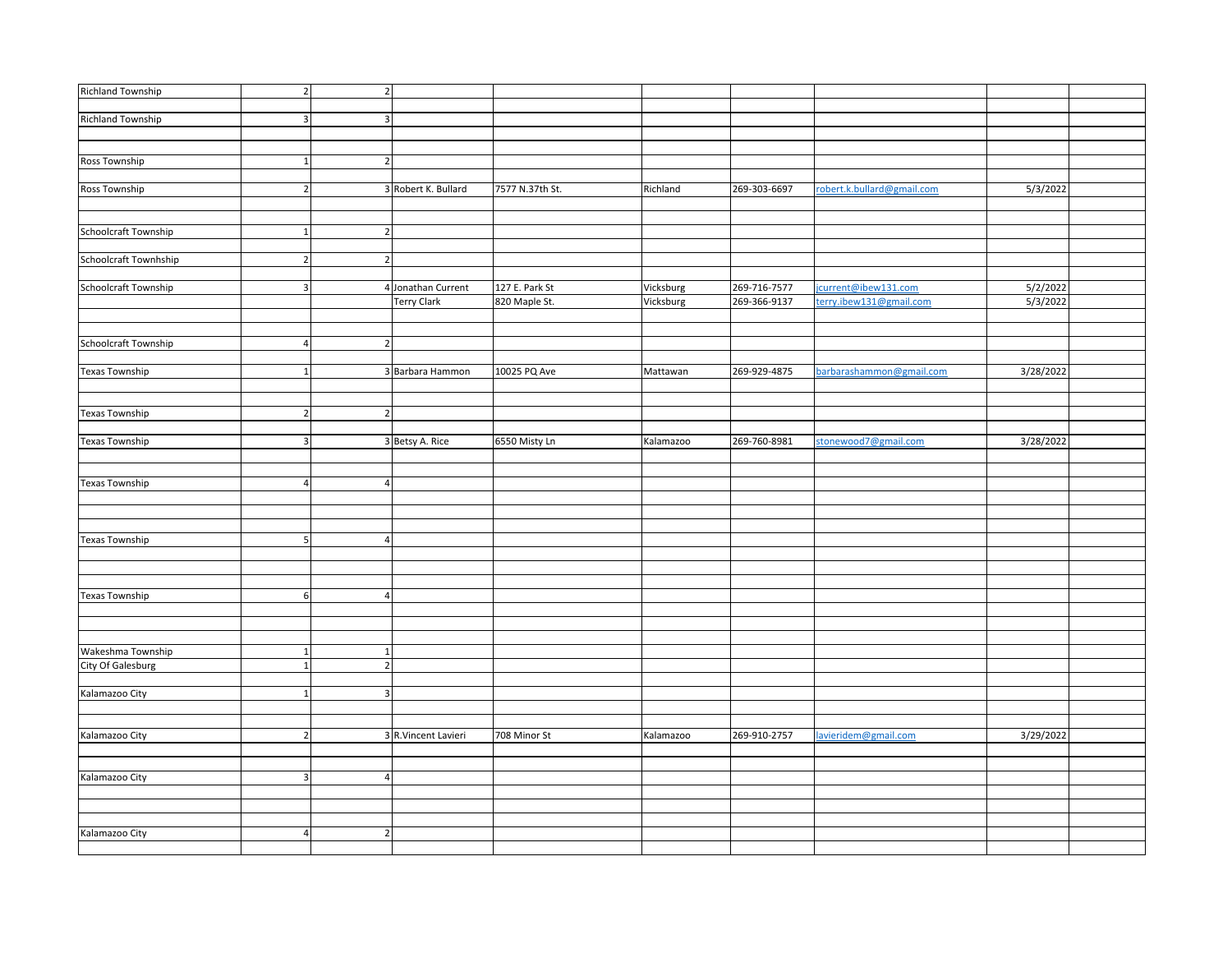| Kalamazoo City | 5 <sub>l</sub> | 6                        |                             |                                                 |                        |              |                                                           |           |  |
|----------------|----------------|--------------------------|-----------------------------|-------------------------------------------------|------------------------|--------------|-----------------------------------------------------------|-----------|--|
|                |                |                          |                             |                                                 |                        |              |                                                           |           |  |
|                |                |                          |                             |                                                 |                        |              |                                                           |           |  |
|                |                |                          |                             |                                                 |                        |              |                                                           |           |  |
|                |                |                          |                             |                                                 |                        |              |                                                           |           |  |
|                |                |                          |                             |                                                 |                        |              |                                                           |           |  |
| Kalamazoo City | 6              |                          | 4 Elliana Kisiel            | 901 Stafford Rd                                 | Kalamazoo              | 269-598-0871 | ellikisiel0224@gmail.com                                  | 3/28/2022 |  |
|                |                |                          |                             |                                                 |                        |              |                                                           |           |  |
|                |                |                          |                             |                                                 |                        |              |                                                           |           |  |
|                |                |                          |                             |                                                 |                        |              |                                                           |           |  |
| Kalamazoo City | $\overline{7}$ |                          | 3 John Curran               | 1616 Jefferson Ave                              | Kalamazoo              | 269-290-9790 | curran269@gmail.com                                       | 4/1/2022  |  |
|                |                |                          | Dakota Torolski             | 123 E. Michigan Ave Apt 312                     | Kalamazoo              | 734-365-2477 | dakota.m.tocoloski@gmail.com                              | 5/3/2022  |  |
|                |                |                          |                             |                                                 |                        |              |                                                           |           |  |
| Kalamazoo City | 8              | $\mathbf{a}$             |                             |                                                 |                        |              |                                                           |           |  |
|                |                |                          |                             |                                                 |                        |              |                                                           |           |  |
|                |                |                          |                             |                                                 |                        |              |                                                           |           |  |
| Kalamazoo City | 9              | $\overline{3}$           |                             |                                                 |                        |              |                                                           |           |  |
|                |                |                          |                             |                                                 |                        |              |                                                           |           |  |
|                |                |                          |                             |                                                 |                        |              |                                                           |           |  |
| Kalamazoo City | 10             | $\overline{4}$           |                             |                                                 |                        |              |                                                           |           |  |
|                |                |                          |                             |                                                 |                        |              |                                                           |           |  |
|                |                |                          |                             |                                                 |                        |              |                                                           |           |  |
|                |                |                          |                             |                                                 |                        |              |                                                           |           |  |
| Kalamazoo City | 11             | 3                        |                             |                                                 |                        |              |                                                           |           |  |
|                |                |                          |                             |                                                 |                        |              |                                                           |           |  |
|                |                |                          |                             |                                                 |                        |              |                                                           |           |  |
| Kalamazoo City | 12             |                          | 4 Elena Diamond             | 2328 Amherst Ave                                | Kalamazoo              | 269-329-9719 | elena.diamond.info@gmail.com                              | 5/2/2022  |  |
|                |                |                          | Jon Hoadley                 | 2720 Parkview Ave                               | Kalamazoo              | 605-360-7948 | on.hoadley@gmail.com                                      | 5/3/2022  |  |
|                |                |                          |                             |                                                 |                        |              |                                                           |           |  |
|                |                |                          |                             |                                                 |                        |              |                                                           |           |  |
| Kalamazoo City | 13             | $\overline{\phantom{a}}$ |                             |                                                 |                        |              |                                                           |           |  |
|                |                |                          |                             |                                                 |                        |              |                                                           |           |  |
| Kalamazoo City | 14             | $\overline{\phantom{a}}$ |                             |                                                 |                        |              |                                                           |           |  |
|                |                |                          |                             |                                                 |                        |              |                                                           |           |  |
| Kalamazoo City | 15             |                          | 3 Eursla Moore-Doyle        | 919 Reed Ave                                    | Kalamazoo              | 269-352-2452 | emdoyle269@aol.com                                        | 5/2/2022  |  |
|                |                |                          |                             |                                                 |                        |              |                                                           |           |  |
|                |                |                          |                             |                                                 |                        |              |                                                           |           |  |
| Kalamazoo City | 16             |                          |                             |                                                 |                        |              |                                                           |           |  |
|                |                |                          |                             |                                                 |                        |              |                                                           |           |  |
|                |                |                          |                             |                                                 |                        |              |                                                           |           |  |
|                |                |                          |                             |                                                 |                        |              |                                                           |           |  |
| Kalamazoo City | 17             |                          | 3 Wendy Flora               | 1922 Dorchester Ave                             | Kalamazoo              | 269-599-7408 | wendywing@aol.com                                         | 3/21/2022 |  |
|                |                |                          |                             |                                                 |                        |              |                                                           |           |  |
|                |                |                          |                             |                                                 |                        |              |                                                           |           |  |
| Kalamazoo City | 18             |                          | 3 William Reeves            | 1314 Banbury Apt A                              | Kalamazoo              | 269-568-4018 | pillreeves1@gmail.com                                     | 3/24/2022 |  |
|                |                |                          | Anne Marie Olbrot           | 1409 Lakeway Ave                                | Kalamazoo              | 269-492-8108 | olbrotha@gmail.com                                        | 5/2/2022  |  |
|                |                |                          |                             |                                                 |                        |              |                                                           |           |  |
|                | 19             |                          |                             |                                                 |                        | 269-267-8290 | corycking@gmail.com                                       | 2/18/2022 |  |
| Kalamazoo City |                |                          | 4 Cory King<br>Amy Campbell | 703 Regency Square Apt 207<br>748 Hutchinson St | Kalamazoo<br>Kalamazoo | 269-808-3228 |                                                           | 4/7/2022  |  |
|                |                |                          |                             | 220 Buchanan Ave                                | Kalamazoo              |              | heamyexperience@gmail.com<br>ellykatherinedoyle@gmail.com | 5/3/2022  |  |
|                |                |                          | Kelly Doyle                 |                                                 |                        | 269-806-3970 |                                                           |           |  |
| Kalamazoo City | 20             |                          |                             | 2412 Outlook St                                 |                        | 269-359-0747 | blinktech@gmail.com                                       | 4/8/2022  |  |
|                |                |                          | 5 Gary Sigman               |                                                 | Kalamazoo              |              |                                                           |           |  |
|                |                |                          |                             |                                                 |                        |              |                                                           |           |  |
|                |                |                          |                             |                                                 |                        |              |                                                           |           |  |
|                |                |                          |                             |                                                 |                        |              |                                                           |           |  |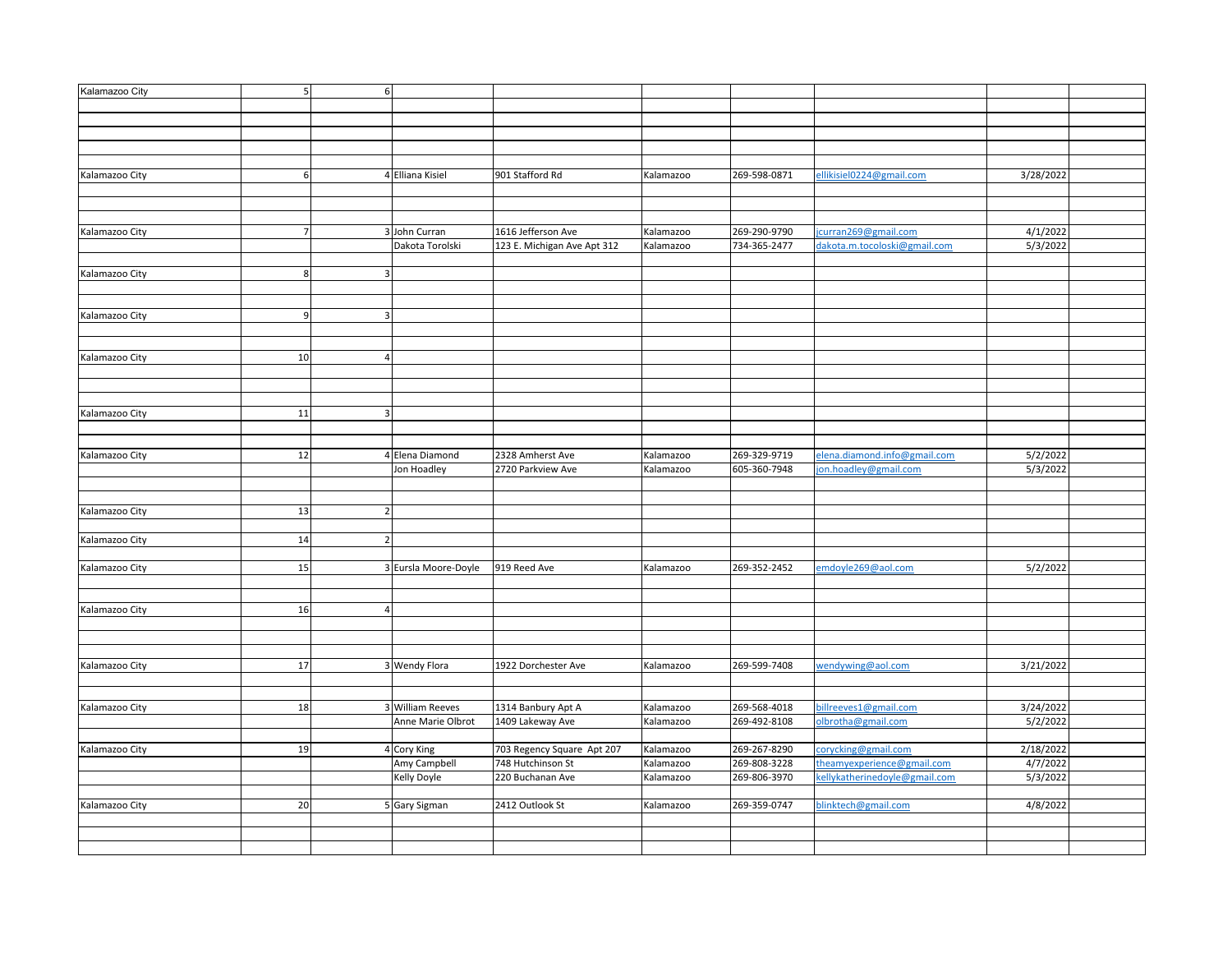| Kalamazoo City    | 21             |                          | 3 Jessica Swartz      | 2115 Waite Ave     | Kalamazoo | 202-262-7177 | jessicamswartz@gmail.com      | 3/28/2022 |  |
|-------------------|----------------|--------------------------|-----------------------|--------------------|-----------|--------------|-------------------------------|-----------|--|
|                   |                |                          |                       |                    |           |              |                               |           |  |
|                   |                |                          |                       |                    |           |              |                               |           |  |
| Kalamazoo City    | 22             | 5                        |                       |                    |           |              |                               |           |  |
|                   |                |                          |                       |                    |           |              |                               |           |  |
|                   |                |                          |                       |                    |           |              |                               |           |  |
|                   |                |                          |                       |                    |           |              |                               |           |  |
|                   |                |                          |                       |                    |           |              |                               |           |  |
| Kalamazoo City    | 23             |                          | 2 Jacob Andrews       | 2117 Lucella St    | Kalamazoo | 269-967-4119 | andrewjacobs95@gmail.com      | 3/28/2022 |  |
|                   |                |                          | Hadlee Robinson       | 2117 Lucella St    | Kalamazoo | 269-569-3742 | robinson.hadlee@gmail.com     | 3/28/2022 |  |
| Kalamazoo City    | 24             |                          | 2 April Schmidt       | 520 Forest St      | Kalamazoo | 503-896-0611 | schmidt april@hotmail.com     | 5/2/2022  |  |
|                   |                |                          |                       |                    |           |              |                               |           |  |
| Kalamazoo City    | 25             |                          | 3 Maggie Adams        | 4334 Old Colony Rd | Kalamazoo | 269-615-0015 | maggie.adams4334@gmail.com    | 3/28/2022 |  |
|                   |                |                          | Bo Snyder             | 1342 Lama Rd       | Kalamazoo | 269-599-9100 | bosnyder@umich.edu            | 3/30/2022 |  |
|                   |                |                          |                       |                    |           |              |                               |           |  |
| Kalamazoo City    | 26             |                          |                       |                    |           |              |                               |           |  |
|                   |                |                          |                       |                    |           |              |                               |           |  |
|                   |                |                          |                       |                    |           |              |                               |           |  |
|                   |                |                          |                       |                    |           |              |                               |           |  |
| Kalamazoo City    | 27             |                          | 2 Gwendolyn Hooker    | 609 W. North St    | Kalamazoo | 269-216-8278 | gwencrashcasehooker@gmail.com | 5/3/2022  |  |
|                   |                |                          |                       |                    |           |              |                               |           |  |
| City Of Parchment | $\mathbf{1}$   |                          | 2 Morgan Weir         | 406 Parkdale Blvd  | Parchment | 501-690-5492 | morgan.izzy.weir@gmail.com    | 5/3/2022  |  |
|                   |                |                          | Justin Mendoza        | 406 Parkdale Blvd  | Kalamazoo | 269-762-2073 | ustin.d.mendoza@gmail.com     | 5/3/2022  |  |
| Portage City      | $\mathbf 1$    |                          |                       |                    |           |              |                               |           |  |
|                   |                |                          |                       |                    |           |              |                               |           |  |
| Portage City      | $\overline{2}$ |                          |                       |                    |           |              |                               |           |  |
|                   |                |                          |                       |                    |           |              |                               |           |  |
| Portage City      | 3 <sup>1</sup> | 3                        |                       |                    |           |              |                               |           |  |
|                   |                |                          |                       |                    |           |              |                               |           |  |
|                   |                |                          |                       |                    |           |              |                               |           |  |
| Portage City      | 4 <sup>1</sup> |                          | 2 John Patrick Taylor | 2522 E. Shore Dr   | Portage   | 815-245-7160 |                               | 3/29/2022 |  |
|                   |                |                          |                       |                    |           |              |                               |           |  |
| Portage City      | 5              | $\overline{\phantom{a}}$ |                       |                    |           |              |                               |           |  |
|                   |                |                          |                       |                    |           |              |                               |           |  |
| Portage City      | 6 <sup>1</sup> | 3                        |                       |                    |           |              |                               |           |  |
|                   |                |                          |                       |                    |           |              |                               |           |  |
|                   |                |                          |                       |                    |           |              |                               |           |  |
| Portage City      | $\overline{7}$ | $\overline{2}$           |                       |                    |           |              |                               |           |  |
|                   |                |                          |                       |                    |           |              |                               |           |  |
| Portage City      | $\bf 8$        | 3                        |                       |                    |           |              |                               |           |  |
|                   |                |                          |                       |                    |           |              |                               |           |  |
|                   |                |                          |                       |                    |           |              |                               |           |  |
| Portage City      | 9              | 3                        |                       |                    |           |              |                               |           |  |
|                   |                |                          |                       |                    |           |              |                               |           |  |
|                   |                |                          |                       |                    |           |              |                               |           |  |
| Portage City      | 10             | 3                        |                       |                    |           |              |                               |           |  |
|                   |                |                          |                       |                    |           |              |                               |           |  |
|                   |                |                          |                       |                    |           |              |                               |           |  |
| Portage City      | 11             | $\overline{4}$           |                       |                    |           |              |                               |           |  |
|                   |                |                          |                       |                    |           |              |                               |           |  |
|                   |                |                          |                       |                    |           |              |                               |           |  |
|                   |                |                          |                       |                    |           |              |                               |           |  |
| Portage City      | 12             | $\overline{a}$           |                       |                    |           |              |                               |           |  |
|                   |                |                          |                       |                    |           |              |                               |           |  |
|                   |                |                          |                       |                    |           |              |                               |           |  |